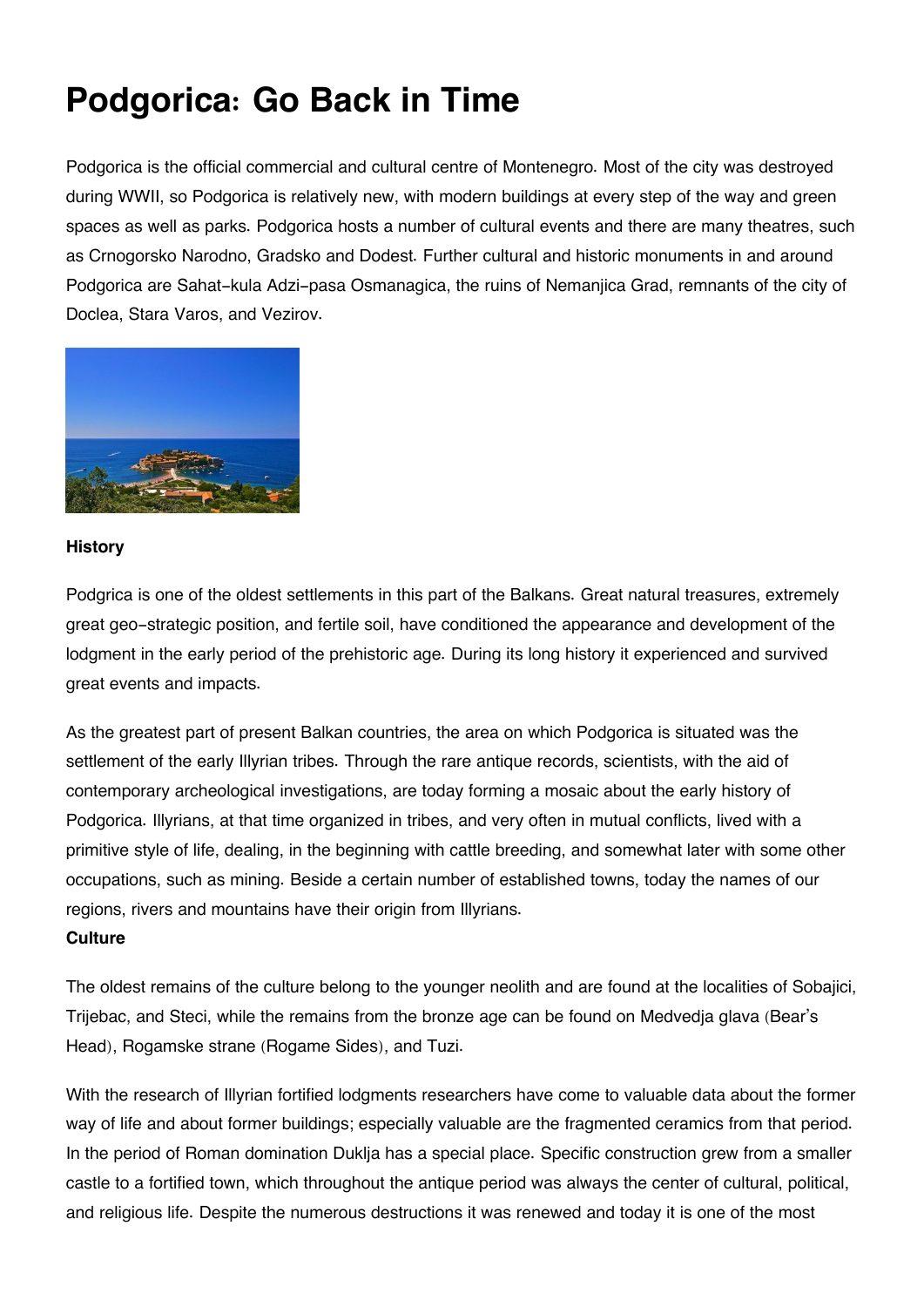precious cultural monuments, not just in the area of Podgorica region, but also as a part of a wider mosaic which gives a picture of Roman civilization in this territory. Archeological diggings have discovered a main street and several monumental facilities, among which the most distinguished one is a spacious forum with a basilica. On the west part of the city territory there are three temples, of smaller sizes, which were dedicated to goddess Diana. Beside them there are triumphal arch, private houses and terms with pools and floor mosaics. Basilica with three transepts is situated in the east part and it is considered that it was built in the early VI century.



## **Tourism**

Even though until recently it was more a transit, and less a tourist center, Podgorica today, as one of the European capitals, becoming a subject of interest of travelers. Good infrastructural connection on one side with the coast, and with the north of Montenegro on the other, puts Podgorica in the line of Montenegrin towns in which more and more tourists decide to come, who traditionally prefer warm beaches and snow peaks. With a car you can come to the seaside in 40 minutes if you decide to go to the south part of the coast, especially for Sutomore and Bar.

The fast trip through the Zeta valley and the new grandiose tunnel Sozina, which is 5 km long, today make Podgorica closer to a coastal town. An interesting and picturesque area of the Cetinje municipality, through which goes the other highway road to the sea, can attract you to decide for the road to Kotor, which is two hours away from the capital city, with the old road. If it is known that Podgorica is just on some 20 minutes from the National Park Skadar Lake, which spreads over 400 km2 then the town Podgorica itself gets on its attractiveness even more.

## **The Top Landmarks**

#### **MEDUN**

On some 10 kilometers away from Podgorica there is one of the oldest settlements in this area. It charms visitors with its beauty, as well as with rich tradition. To this locality one can come on foot, so often you can meet groups, of young historians, as well as biologists who go there to study their field of interest. Surviving, defying to numerous civilizations which inhabited or conquered Montenegro, Medun is more than just a remains of the old town. It is inevitable for everyone who wishes to visit Podgorica Municipality, especially for those, who at least in an indirect way, wish to sense the spirit and the epoch of Marko Miljanov, in his museum.

### **DUKLJA**